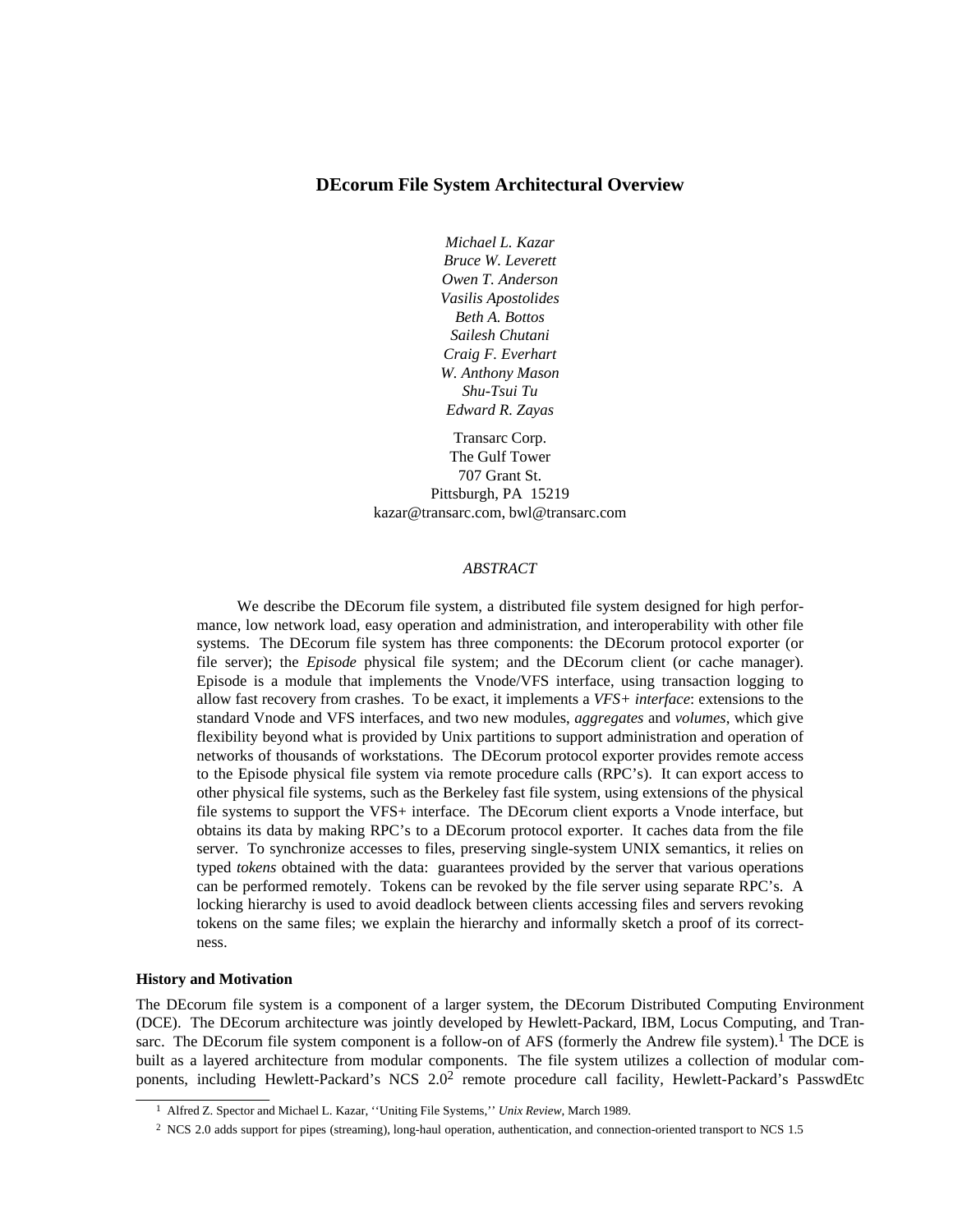authorization component, MIT's Kerberos authentication system, and many others.

AFS is a distributed file system originally developed at Carnegie Mellon University's Information Technology Center (ITC); its development has subsequently been taken over by Transarc Corporation. It offers local-remote file access transparency, and ease of operation and administration. It uses caching to achieve high performance and low network load.

The goal of the design of the DEcorum file system is to carry over the benefits of the existing AFS design, but to improve on it in its known areas of weakness. Specifically,

- Interoperability with existing file systems is improved, so that if a file server is installed on a host running UNIX, the server can export file systems that were already in use on that host.
- File server availability is increased (mean time to recover is decreased), through design of a physical file system that does not require a lengthy file system salvage process after a crash.
- Improved caching algorithms support strict UNIX single-system semantics in sharing of files. As a side benefit, network traffic is lessened, and client performance improved.

This list is not meant to be exhaustive. Some other ways in which improvements are made to AFS are mentioned in the following section.

This paper describes the design of the DEcorum file system. We emphasize the aspects that improve upon the older AFS design. To provide context, we also describe some aspects that were carried over from AFS.

#### **Overview**

The three principal improvements described in the previous section are achieved as follows:

- Interoperability with existing file systems is improved by a clean separation between the higher level of the file server, called the *protocol exporter*, and the lower level, which is the *physical file system*. The separation is at the level of the virtual file system (VFS).<sup>3</sup> We define a physical file system as a module that implements the VFS interface, and stores file data on a disk (as opposed to using file data retrieved from other nodes in a network). Though a physical file system has been designed specifically for use with the DEcorum protocol exporter, other physical file systems can be used. For instance, the file systems, descended from the Berkeley Fast File System,<sup>4</sup> supplied by vendors of various platforms can be exported. Section 1 describes the structure of the DEcorum client and file server, and their interfaces with non-DEcorum file systems and other code. In Sections 2, 3, and 4 we expand upon the structural descriptions of Section 1: Section 2 describes the Episode file system, Section 3 describes the DEcorum protocol exporter and other server components, and Section 4 describes the DEcorum client.
- Cache consistency is achieved by the use of typed *tokens*, representing guarantees made by the file server to the client about what operations the client can perform locally. The corresponding ''callback'' system in AFS, because it was untyped, was not capable of representing the full variety of guarantees that might be useful to the client. Section 5 describes the token system. Section 6 discusses the potential deadlocks that arise from caching, and how they are avoided in the context of the token system.
- The need for a file system salvage (the notorious *fsck*) is obviated by the use of *logging* in the server's physical file system. Section 2.2 describes the logging and recovery system and its position in the structure of Episode. We show that logging, far from causing excess disk activity during routine operation, actually *improves* performance, by reducing the need for synchronous writing of meta-data to disk.

Other differences between DEcorum and AFS are described incidentally to various sections. Particularly worthy of note are POSIX-compliant access control lists (Section 2.3), provision for diskless clients (Section 4.2), and provision for lazy replication of files (Section 3.8).

<sup>(</sup>Lisa Zahn *et al.*, *Network Computing Architecture*, Prentice Hall, 1990).

<sup>3</sup> S.R. Kleiman, ''Vnodes: An Architecture for Multiple File System Types in Sun UNIX,'' *USENIX Conference Proceedings* (Atlanta, Summer 1986), pages 238-247.

<sup>4</sup> Marshall K. McKusick, William N. Joy, Samuel J. Leffler, and Robert S. Fabry, ''A Fast File System for UNIX,'' *ACM Transactions on Computer Systems*, Vol. 2, No. 3, August 1984, pages 181-197.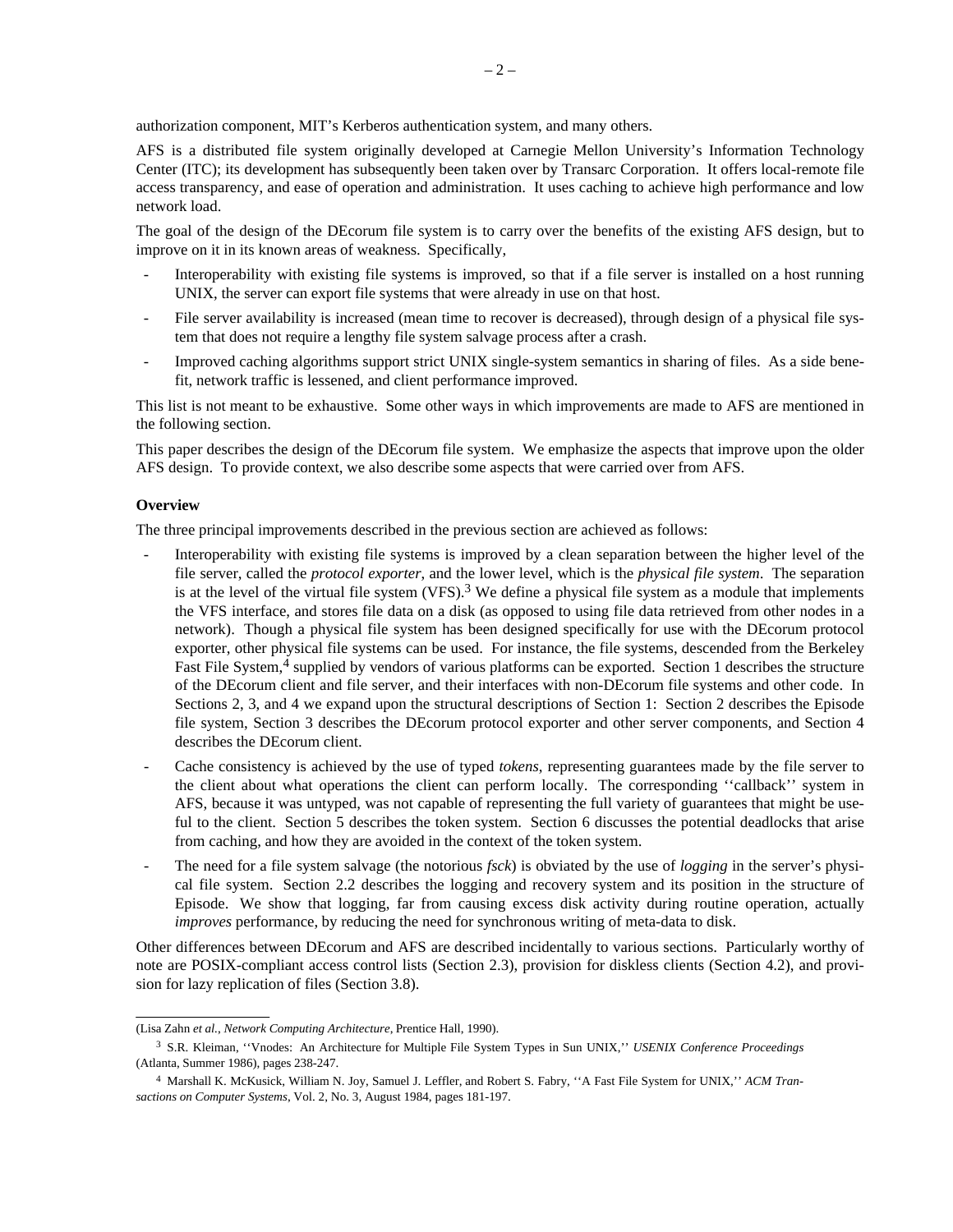Throughout the paper we compare the DEcorum design with those of other distributed file systems, notably AFS and  $NFS<sub>2</sub>$ <sup>5</sup> and with non-distributed file systems. In the last section we summarize these comparisons and summarize the contribution of the DEcorum design.

#### **System structure**

#### **1. Overview of system structure**

We speak of a node in a network as either a *file server*, maintaining file systems on disk and *exporting* them to other nodes; or a *client*, running applications that access files exported by servers. A node can simultaneously act as both server and client. The DEcorum file system includes software for both servers and clients. Figure 1 shows the structure of the server side of a DEcorum file system, and figure 2 shows the structure of the client side. In both diagrams, an asterisk indicates a component that is not part of the DEcorum software, that is, a component taken from whatever existing UNIX kernel runs on the node.

Client and server communicate via remote procedure calls (RPC's); thus RPC interfaces are shown in both diagrams. On the client side, the community of server file systems appears as a single file system, presenting a Virtual File System (VFS) interface to the Unix kernel.<sup>6</sup> The *cache manager* is the component that implements the remote file system, including subcomponents to manage a cache (using a native file system), and to fetch and store files from and to remote servers.

On the server side, we again rely on the VFS interface. A file system that is to be exported must present a VFS interface, to which we add (to the extent that it is practicable) extensions, called the *VFS+ interface*, to make possible the volume-level operations discussed in later sections. A *glue layer* implements synchronization, ensuring that each VFS+ operation acts on files on which sufficient locks (*tokens*) are held to guarantee serializable results. The glue layer is transparent from the point of view of the programmer, in that it presents the same VFS+ interface to the layers above it as is presented to it by the file systems below. The generic system calls sit atop the VFS+ and glue layers, making the file systems available to local users of the file server node; but in addition, the *protocol exporter* makes the file systems available to clients. The diagram also shows a component labeled ''various servers;'' these components run on some file servers, and maintain various (global, replicated) databases for use by client cache managers.

The client structure of Figure 2 is carried over with few changes from AFS. The server structure of Figure 1, however, has changed. In an AFS server, the protocol exporter and underlying file system were not separate components. Thus the protocol exporter could not make use of other file systems, such as the native file system of the node. In turn, the node's own kernel could not make use of the server's file system. (Only if the node were a client as well as a server could local users access the server's file system.) The ability to export native physical file systems to client nodes is the principal difference in function between DEcorum and AFS.

## **2. Episode physical file system**

Episode is a fast-restarting UNIX file system. It is intended to provide the capabilities needed for a large-scale distributed system with performance as good as the best existing physical file systems. There are several capabilities not generally available in vendor-supplied file systems. Most important are support for logical volumes, support for access control lists, and the ability to recover quickly from crashes.

We assume that Episode is based on a standard UNIX disk partition using the facilities of the kernel device driver. It supports both local and remote use: the former as a local file system when individual volumes are mounted; the latter as exported by the DEcorum protocol exporter. To provide a uniform level of access, it implements an upward compatible superset of the standard VFS functions.

The code is designed to take advantage of a multi-threaded environment and asynchronous I/O. Thus it would normally run in the UNIX kernel, although a non-kernel environment with those facilities would not be precluded. Running in the kernel also eliminates the system call overhead paid by mixed kernel and user implementations, as

<sup>5</sup> E. Walsh *et al.*, ''Overview of the Sun Network File System,'' *USENIX Conference Proceedings* (Dallas, Winter 1985).

<sup>6</sup> S.R. Kleiman, *op. cit.* The interface between generic system calls and specific file systems varies between different vendors' UNIX kernels; in this paper, for simplicity, we use the name VFS for all of them.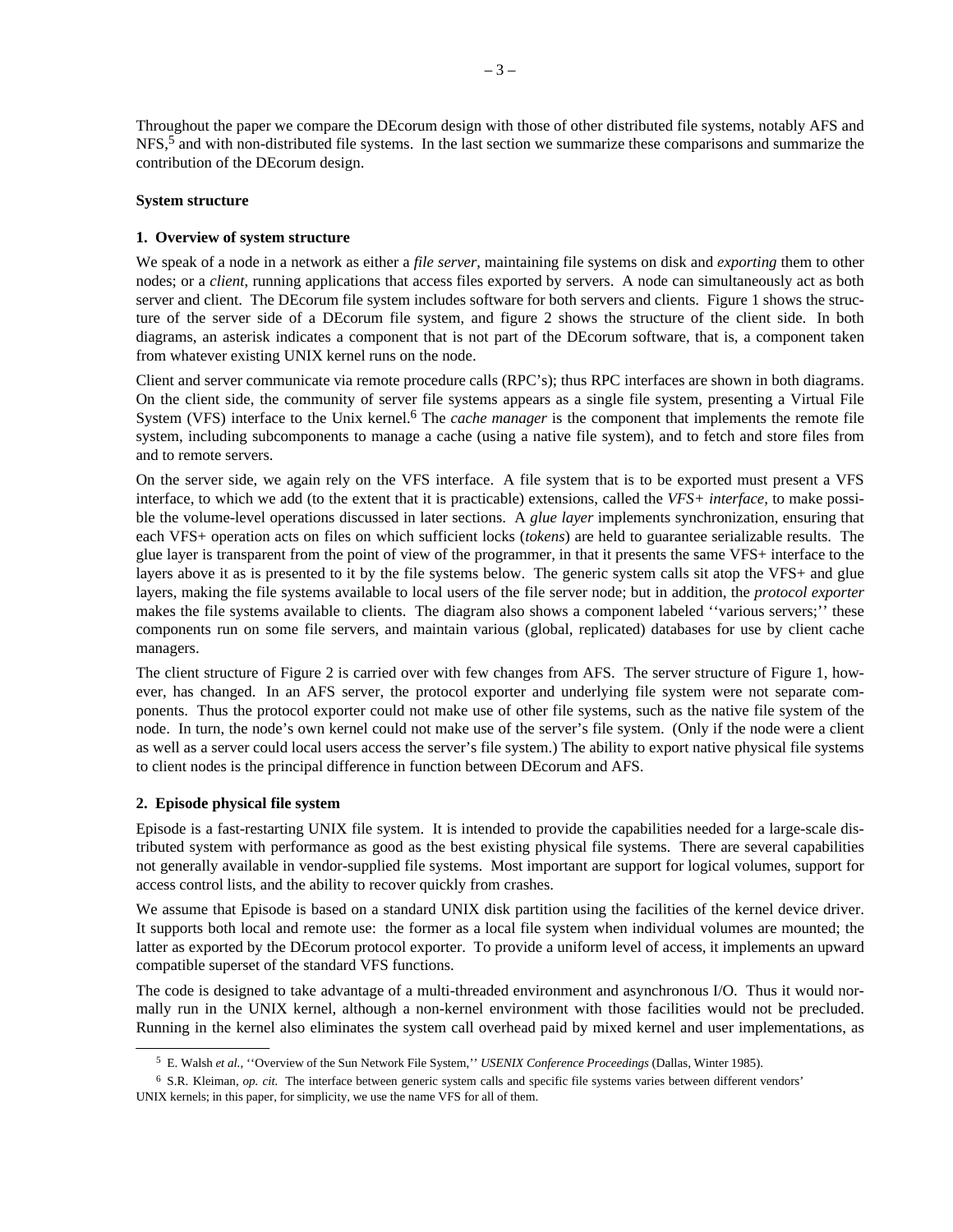observed in the AFS file server.

Because Episode is intended to support high levels of concurrent access, it is designed with finely grained locking, and as few points of global contention as possible.

In the next sections we describe the capabilities of Episode that represent advances over older physical file systems: the volume/aggregate concept; access control lists; and logging. We also discuss some implementation issues, including the *anode* abstraction, which is comparable but not equivalent to the inode structure in other systems.

## **2.1. Volumes and Aggregates**

In many UNIX environments, a file system (a mountable subtree of the directory hierarchy) is identified with a partition (a disk, or a quantity of disk storage, managed as a unit). In AFS, and in DEcorum, these two concepts are distinguished. To avoid conflict with standard UNIX terminology, a mountable subtree is called a *volume*, and a unit of disk storage is called an *aggregate*.

The volume/aggregate distinction is carried over to DEcorum from AFS.<sup>7</sup> We review it in this paper, however, because it is so important. Administration of networks of thousands of users is not practical without this distinction.

The distinction allows volumes to be *moved* among partitions, and even moved from one server to another. This capability in turn allows the system administrator to perform load balancing. Episode supports dynamic volume motion, without taking down any servers or making any facilities unavailable except the volume itself, and that transparently to application programs (which are blocked for a short time).

Equally importantly, volumes can be *cloned*, that is, a read-only copy (snapshot) of a volume may be made within an aggregate. Using volume cloning and moving, the system administrator can improve load balancing and availability of utilities. The administrative procedure of cloning a volume and moving the clone(s) is called *read-only replication* of the volume; we discuss replication further in Section 3.8. Episode supports cloning at the lowest level: a *copy-on-write duplicate* of a file can be created, in which, instead of data blocks and indirect blocks, there are pointers to the corresponding blocks of the original. The original file becomes the read-only version, while in the copy, any writing of data causes separate copies to be made of just as many blocks as required.

The unit that is backed up is the volume, not the aggregate. Thus the system administrator can back up a volume by cloning it, and later (at leisure) writing the clone to removable media. The volume is unavailable only transparently, for the time required by the cloning; and only one volume is unavailable at a time. Moreover, the clone can continue to exist on disk indefinitely; while it exists, files can be restored from it directly, bypassing the removable media.

In addition to the standard Vnode and VFS interfaces, Episode implements a volume interface and an aggregate interface. A VFS is a mounted volume, but the volume interface is separate from the VFS interface, because operations such as moving and cloning can be performed on volumes that are not mounted.

## **2.2. Buffer package and logging system**

Crash recovery in the DEcorum file system is based on using log-based recovery techniques to either undo the operations that were begun but not finished, or to complete operations that finished, but had not been completely written to the disk.

The goal of using logging techniques for this purpose is to enable the DEcorum file system to restart operation as quickly as possible after a crash. Certain operations, if interrupted, would leave the file system in an inconsistent state, unsafe to use. Logging and the associated recovery techniques will allow the system either to complete or to completely undo such operations before resuming normal operation.

It should not be expected that logging would entirely eliminate the need for disk salvaging. Media failure will normally necessitate salvaging.

One might expect that logging would reduce overall file system performance due to the fact that certain information must be written both to the file system itself and to the log. Instead we expect the performance of the DEcorum physical file system to exceed that of the Berkeley fast file system (FFS). The FFS schedules large numbers of writes to file system meta-data as soon as the meta-data are modified. Examples of such meta-data include inodes, indirect

<sup>7</sup> John H. Howard *et al.*, ''Scale and Performance in a Distributed File System,'' *ACM Transactions on Computer Systems*, Vol. 6, No. 1, February 1988, pages 51-81.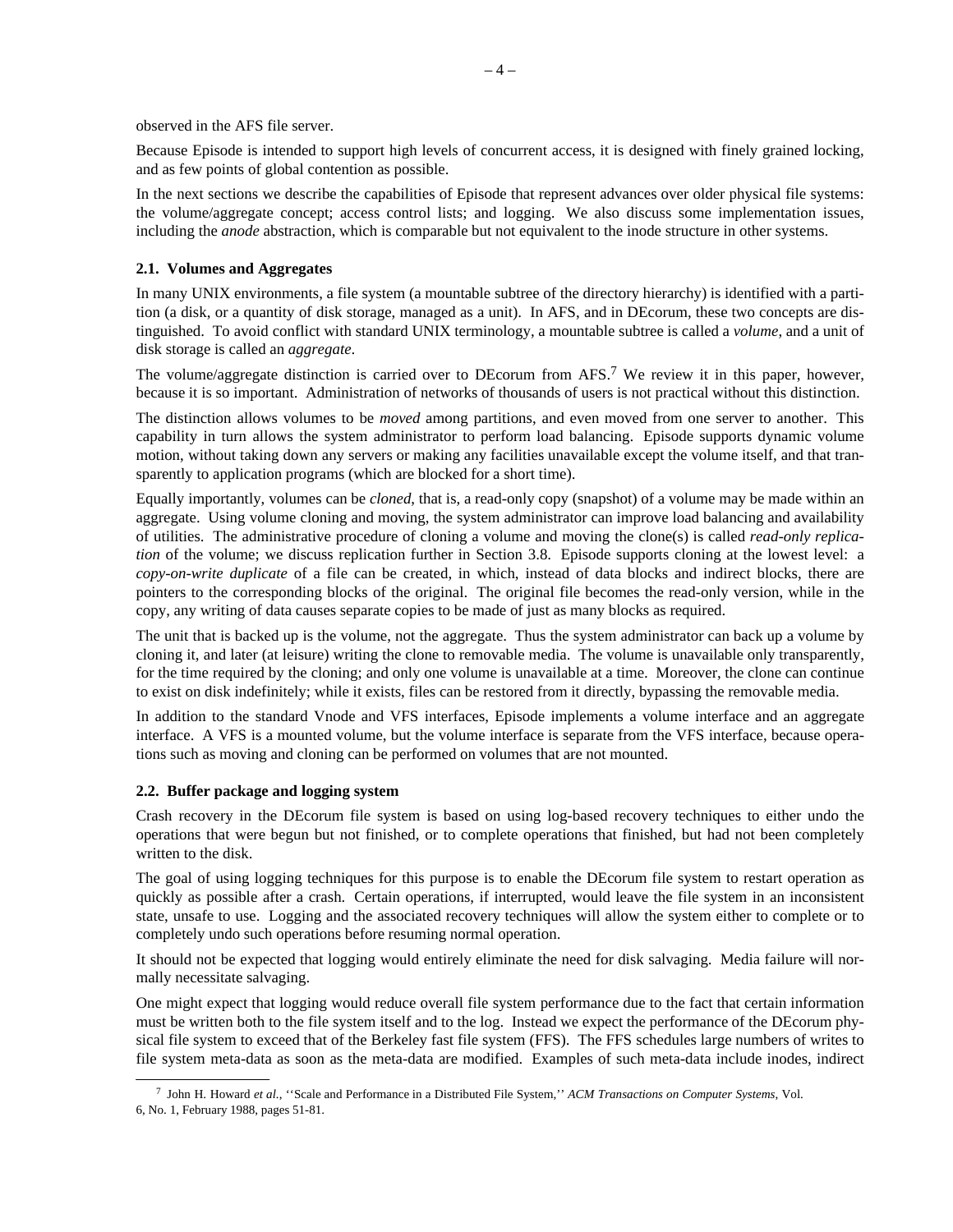blocks and directories. While these updates are generally performed asynchronously, they generate so much disk traffic that overall system performance is affected. In addition, a second update to a disk block already queued for one of these asynchronous writes will generally wait until the write operation completes, also hurting performance. The FFS performs all of these extra writes in order to ensure that certain information is written before other information, to simplify the job of *fsck*.

In comparison, a log-based file system need not force modified meta-data to the disk in order to guarantee file system consistency in the event of a crash. Rather, the file system will be consistent, if a bit old, after the log has been replayed. The file system may periodically batch-commit all pending transactions, but fidelity to the spirit of the UNIX file system only requires batching commits every 30 seconds, or when a *sync* or *fsync* system call is executed. In addition, these batch commits only require writing data sequentially to the end of the log; disks are especially efficient at performing these types of writes.

Thus, the DEcorum file system should actually generate considerably fewer disk updates, especially when performing operations that primarily change file system meta-data, such as file creation, deletion, and truncation.

Each aggregate has a log. This is an area of disk, not necessarily contiguous, whose size is fixed at aggregate initialization. The log is not necessarily located on the aggregate that it is logging.

Changes to meta-data are logged; changes to user data are not. Changes are grouped into *transactions*, defined in the usual way: each transaction must be atomic, that is, no individual change will take effect unless all the transaction's changes do. The log entry for a change gives the old and new values for all data bytes in the change, and the identity of the transaction of which the change is part. A separate log entry notes when a transaction *commits*, that is, when all the changes comprising it have been logged. The recovery procedure replays the log, completing transactions that had committed, and undoing transactions that did not commit. The time spent in recovery is proportional to the size of the active portion of the log, not (as with *fsck*) to the size of the file system.

Transactions may not span across calls to the VFS interface, but one such call may be comprised of more than one transaction. In particular, long operations are broken into sequences of short-lived transactions, each of which leaves the file system in a consistent state. For example, truncation of a file may be broken up to truncate only one block or a few blocks at a time. Breaking up operations enables us to guarantee that transactions will be short-lived, which in turn enables us to keep the log to a small, fixed size without requiring complex algorithms for log truncation.

Transactions must be made *serializable*. Suppose, for instance, that transaction A is ready to commit, after using data modified by transaction B, which is not yet ready to commit. It must be ensured that A will not commit unless B commits also. Our implementation of serialization is outside the scope of this paper.

The logging system is intricately entwined with the disk buffer cache. Higher-level file system functions must not modify buffer data directly, but instead go through logging primitives. Moreover, the same higher-level functions, having modified a buffer, do not distinguish between different degrees of synchrony in writing the buffer; they simply release it, leaving the writing to the logging system. With each buffer, the logger records the position of the most recent log entry for changes to the buffer's data; the buffer must not be written to disk until the log has been flushed to disk up to that position.

## **2.3. Access Control Lists**

The idea that the mode bits associated with each file in UNIX do not allow enough flexibility in authorization strategies is not a new one. Several UNIX file systems, including AFS, supplement the mode bits with *access control lists* (*ACL*'s), association lists in which users or groups are paired with specific sets of rights to be added or denied in accessing a file. A complete description of the semantics of DEcorum ACL's is outside the scope of this paper. The principal difference between DEcorum and AFS ACL's is that in DEcorum any file or directory may have an ACL, while in AFS only a directory may have one.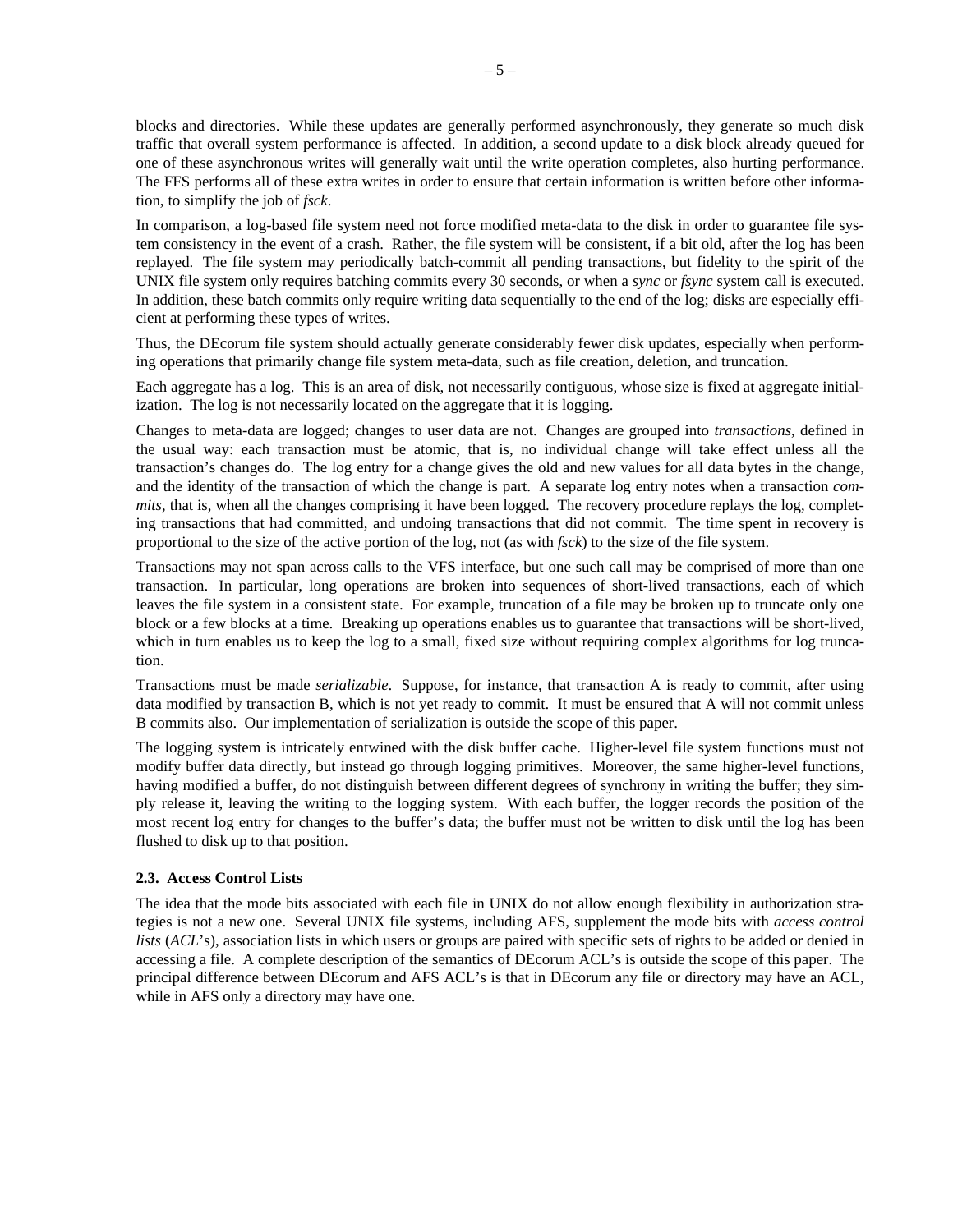#### **2.4. Anodes**

From a user programming point of view, perhaps the most important aspect of the abstraction offered by a file is its open-endedness: one can write to the file to any length, without worrying about where the storage for it is going to come from. In many UNIX file systems, this open-endedness is implemented at the level of the inode. Other aspects of the abstraction are implemented at the same level: authorization (mode bits and ACL's), status information (such as access and update times), and, not least, the directory hierarchy (and link counts). The ''bundling'' of all these abstractions is inconvenient to the kernel programmer, for it discourages him from taking advantage of open-endedness in situations where he does not want the other abstractions. He must either abandon openendedness in favor of fixed limits, or re-implement some form of open-ended resource usage himself. An example of the former strategy is the fixed size limit on ACL's in AFS; readers familiar with other UNIX file systems can no doubt think of other examples of both strategies.

The DEcorum *anode* abstraction provides an open-ended address space of disk storage *and nothing more*. (To use more exact terminology, the actual disk storage is called a *container*, and the anode is the small set of bytes that serves as a descriptor for it, either on disk or in memory.) Anything that uses storage on disk is implemented as an anode: files, ACL's, volumes, aggregates, transaction logs, disk allocation bitmaps, and so on. Files are implemented as anodes with additional bells and whistles: a set of status bytes, a pointer to an ACL, and a position in the directory hierarchy.

Because all data and meta-data are stored in anodes, the disk presents a uniform interface to utilities that access it, even if they access it below the file system level. For instance, the logging system and the salvager are somewhat simpler than they would be if they had to distinguish between anode and ''other'' disk areas.

#### **3. DEcorum protocol exporter and related file system servers**

We describe the individual components of a DEcorum protocol exporter. We also discuss some of the global database servers that play roles in the DEcorum file system, although these are not components of file servers. Some of this structure is carried over unchanged from AFS, and so we describe it only briefly.

#### **3.1. Token manager**

The token manager maintains, for each file in use, a set of guarantees that have been made to various clients. These guarantees have a binary *compatibility* relation telling whether two guarantees can be simultaneously granted to two separate clients.

## **3.2. Host model**

The host model maintains structures describing authenticated individuals that have made RPC's to it, and the client managers from which the RPC's originated. Information about the state of the client includes, for instance, whether all of the token revocation messages issued to it have been delivered. Information about an individual might include the Kerberos<sup>8</sup> (or other authentication system) identity of the caller.

#### **3.3. Vnode glue layer and VFS+ interface**

The purpose of the glue layer is to synchronize actions on files. For each Vnode operation provided by a conventional file system, a corresponding ''wrapper'' operation is substituted that obtains tokens and then performs the original operation. This layer must avoid deadlock; in this sense it faces the same problem, in perhaps aggravated form, that physical file systems face. For some operations, directory lookups must be performed to complete the set of Vnodes for which tokens must be obtained before the physical file system operation can be called.

In addition to the usual VFS and Vnode operations, the protocol exporter allows for additional operations to provide access to such extensions as volumes and access control lists. The Episode physical file system, of course, implements all these operations. For any other physical file system, it may be possible to provide some subset of DEcorum functionality by writing the corresponding operations. For instance, some volume operations could be implemented in a conventional UNIX kernel, assuming a mapping between volumes and file systems and between

<sup>8</sup> J.G. Steiner, C. Neuman, and J.I. Schiller, ''Kerberos: An Authentication Service for Open Network Systems,'' *USENIX Conference Proceedings* (Dallas, Winter 1988).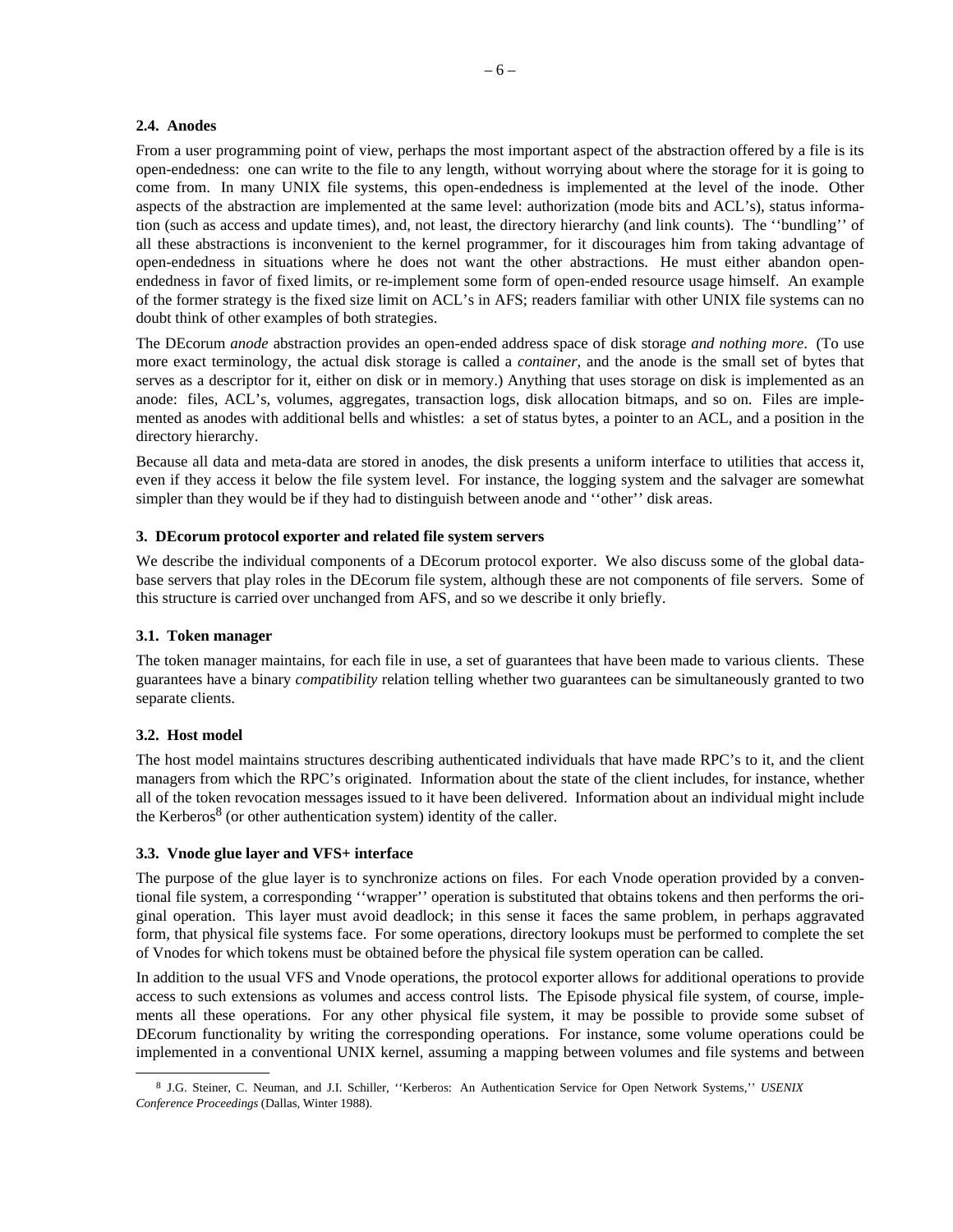aggregates and partitions, even though no more than one file system can occupy a partition.

# **3.4. Volume registry (and volume location database)**

The volume registry is a simple symbol table enumerating the set of volumes residing locally on the server. It can be used within the server, whereas the *volume location database*, a global replicated database describing which volumes are on which servers, provides service to remote clients.

# **3.5. Server procedures**

The server procedures implement the RPC interface in terms of calls to the previous components.

# **3.6. Volume server**

The volume server implements per-volume operations, such as moving a volume from one file server to another, and makes them available to administrators at remote clients.

# **3.7. Authentication server**

All RPC's are authenticated. The DEcorum authentication service is based on Kerberos. A description of it is outside the scope of this paper.

# **3.8. Replication server**

In AFS, the benefits of read-only replication of a volume, as described in Section 2.1, become available only when a system administrator or operator explicitly requests creation of a replica. The DEcorum replication service implements *lazy replication* of volumes: a replica is maintained permanently, and is guaranteed to be out of date by no more than a fixed amount of time. In principle, as the amount of time approaches zero, lazy replication approaches instant (i.e. read-write) replication; but in practice, the design of the lazy replication system is not expected to perform well under those circumstances, e.g. when the amount of time is less than about 10 minutes. The client of the replica is guaranteed to always see a consistent snapshot of the volume, and is guaranteed that data in the replica are never replaced by older data. A replication server requests a *whole-volume token* to guarantee that it can use a replica of a volume; when it must update the replica, it attempts to obtain from the master copy only those files that have changed.

## **4. DEcorum client**

We describe the four layers into which a DEcorum client can be divided. As with the DEcorum protocol exporter, much of the structure is carried over with little change from AFS, and so is described here only briefly.

## **4.1. Resource layer**

The lowest layer is the resource layer. It maintains RPC connections and caches volume location information. When upper-level modules desire an RPC connection authenticated as a particular user, it is this module that they call.

## **4.2. Cache layer**

The cache layer caches status and data information from files stored at remote file servers. It also checks that cached information is up to date. In AFS clients, vnode status information is cached in memory, while file data are cached in disk files provided by the ''native'' (generally vendor-supplied) physical file system. This structure is carried over to DEcorum, with the exception that an in-memory version of the data cache is provided as an option, enabling diskless clients to be used. The cache layer uses tokens to ensure consistency, as described in detail in Section 5.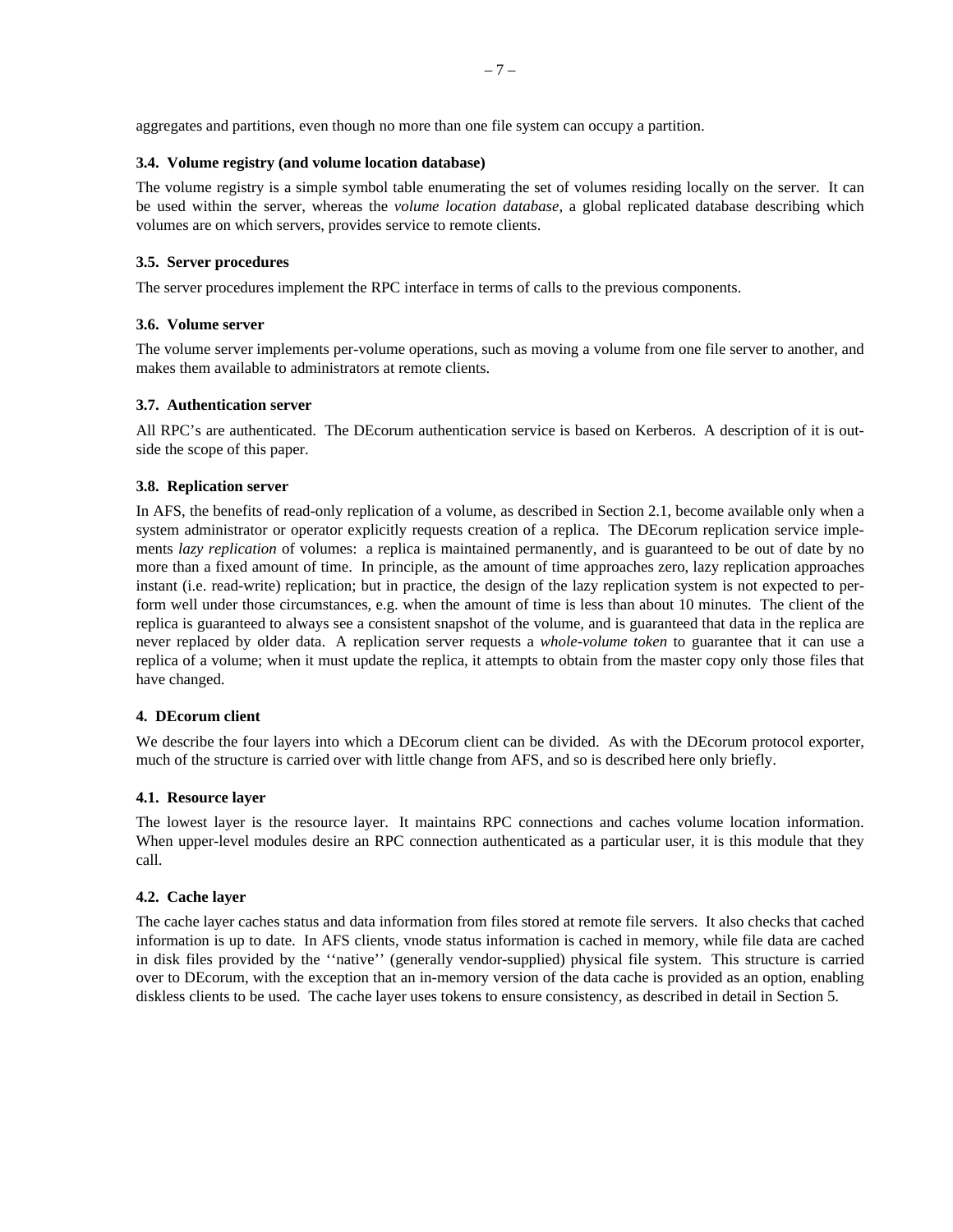## **4.3. Directory layer**

The client has its own directory module. This enables it to perform lookups without contacting the server, assuming that it has up-to-date directory data to use. In AFS, the client copied a directory from the server on the first reference; subsequent directory operations could be performed on the client using exactly the same code used in the server. In DEcorum, this technique is not always available, since in general the client will not understand the directory format used in every server file system. Instead of caching whole directories, the client must in general cache the results of individual lookups.

# **4.4. Vnode module**

The highest layer, the *vnode layer*, implements the Vnode and VFS interfaces required for the client's kernel, in terms of calls to the three lower layers described above.

## **Issues**

# **5. Caching and tokens**

# **5.1. Tokens**

The synchronization challenge in the DEcorum file system is to ensure that all users of a physical file system exported by the DEcorum protocol exporter receive single-system UNIX file access semantics, no matter whether they reference the data remotely from a client or locally via a local mounted file system. Remote clients must read and write file status and data, but ought not to incur the expense of making an RPC to the file's home machine in order to call the appropriate Vnode operation directly for every remote reference. What is required is a mechanism for allowing operations to be performed on the client, while simultaneously blocking conflicting operations at other sites. Conflicting operations, in this sense, are those that, if performed, would cause incorrect results to be obtained by other clients or local users.

The architecture chosen to solve this problem is simple. Each server includes a *token manager*, which keeps track of who is referencing files, what they are doing to the files, and what guarantees they require about what others may do to the files. For example, a protocol exporter may allow a client to read the contents of a file (from the client's own cache) until otherwise notified. The protocol exporter records that the client has received a guarantee, and it will not allow anyone to write data to the file without first revoking that guarantee (i.e. notifying the client that its cached data must no longer be used).

The token manager is invoked by *all* calls through the Vnode interface, and ensures that any guarantees incompatible with the operation being attempted are first invalidated. The token manager is invoked by the Vnode layer because non-DEcorum protocol exporters (such as NFS), as well as locally executed system calls, may perform various operations on the resident physical file systems, and these operations must be synchronized with the guarantees exported by the DEcorum protocol exporter.

We use the term *client* in this section to denote any entity, remote or local, that requests tokens on the files it desires to work with. This terminology conflicts with our usual definition of *client* as a remote user of files exported by a file server, but it is the conventional way of describing the relation of module users to a module. There are many potential clients of a token manager, including local UNIX kernels and remote file system protocol exporters. A client of a token manager registers itself with the token manager in a fairly general manner: it passes in an object of type *afs\_host*, having a virtual *revoke* procedure. The *revoke* procedure is called whenever the token manager needs to revoke the token.

# **5.2. Token types**

Some tokens are incompatible with other tokens. Before granting a new token, the token manager may have to revoke some already-granted tokens. The tokens currently defined provide the following guarantees:

Data tokens grant the holder the right to read or write (depending on the subtype of the token) a range of bytes in a file. A read data token allows the possessor to cache and use a copy of the relevant file data without repeatedly performing RPC's to the appropriate file server, either for validating the data or for re-reading it. A write data token allows the holder to update the data in a cached copy of the file without storing the data back to the server or even notifying the server.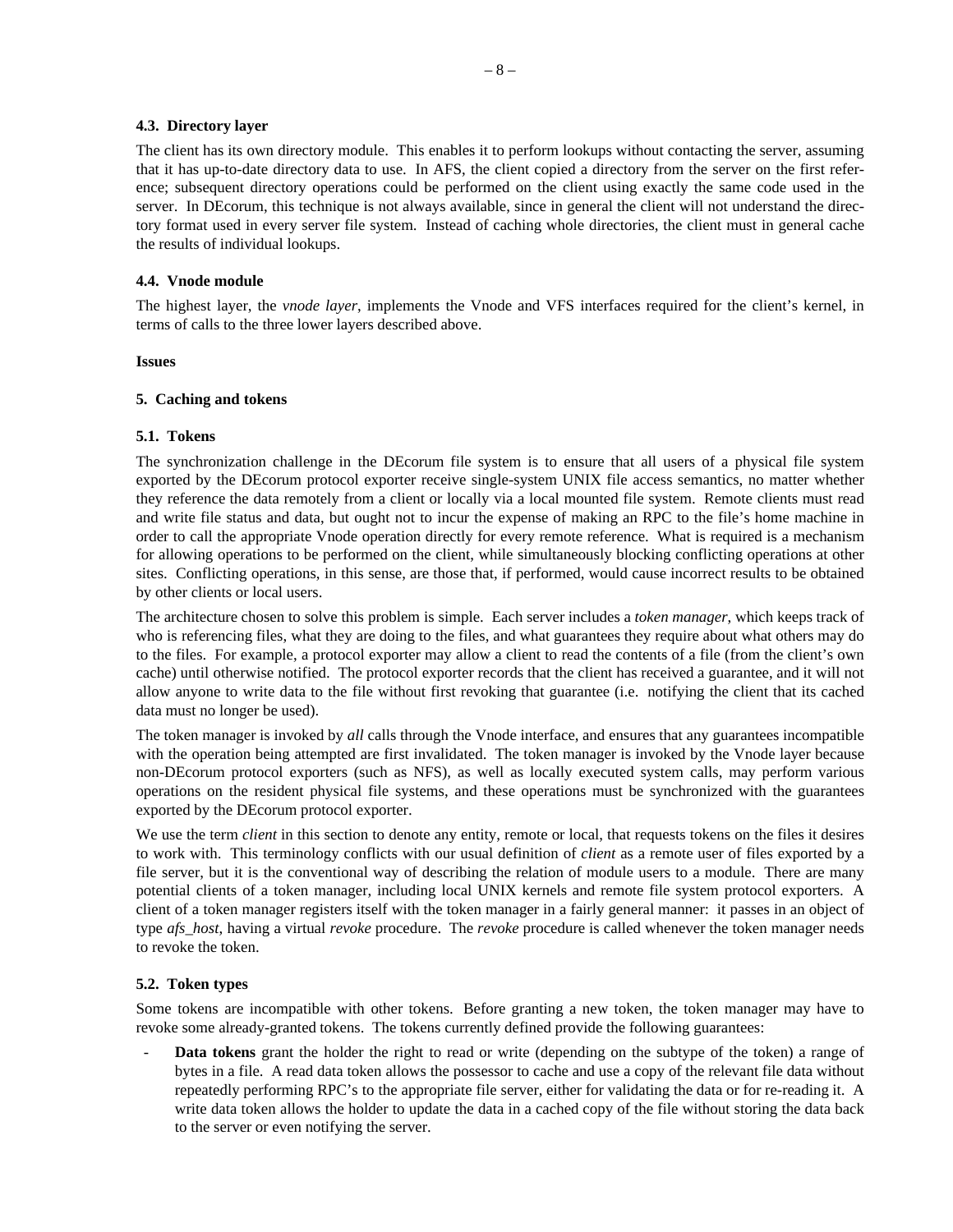- **Status tokens** allow the holder to read or write (depending on the subtype of the token) the status information associated with a file. A read status token allows the holder to refer to cached copies of the status information without calling the server to check the status. A write status token allows the holder to update its cached copy of the file's status without notifying the server. The token manager blocks other VNODE functions from even looking at the file's status information before revoking any write status tokens.
- Lock tokens allow the holder to set read or write file locks (depending on the subtype of the token) on a particular range of bytes within a file. Without holding a lock token, a client must call the server to set a file lock; with such a token, the client is assured that the server will not attempt to set conflicting locks on the file, without first revoking the token.
- **Open tokens** grant the holder the right to open a file. There are different subtypes for different open modes: normal reading, normal writing, executing, shared reading, and exclusive writing.

Tokens of any type are compatible with tokens of any other type, as they refer to separate components of files. Tokens of the same type may be incompatible with each other:

- Read and write data tokens are incompatible if their byte ranges overlap.
- Read and write status tokens are incompatible.
- Read and write lock tokens are incompatible if their byte ranges overlap.
- The compatibility matrix of open tokens is given in Figure 3.

Tokens are managed in the DEcorum file system by modifying all the Vnode functions to first call the token manager to obtain the appropriate tokens for whatever operations they will perform, then to perform the operations, and finally to call the token manager to notify it that the tokens can now be revoked at any convenient time. The modified Vnode functions constitute the *glue layer***.**

# **5.3. Token revocation**

When the token manager wishes to revoke a token, it notifies the client to which the token was granted. If the token is for reading (status or data), it must simply be returned. If the token is for writing, the client must write back any status or data that it has modified, before returning the token. If the token is for locking or opening, the client may elect not to return the token at all; this is the normal action if the client has already locked or opened the file.

For remote clients, revocation notifications are sent by RPC's. Thus RPC communication between DEcorum clients and DEcorum servers is two-way: clients call servers to access files, and servers call clients to revoke tokens. This structure was not fully depicted in figures 1 and 2, in order to simplify those diagrams.

## **5.4. Comparison with other distributed file systems**

Tokens implement the strongest possible consistency guarantee for users of a shared file: when one user modifies a file, other users see the modifications as soon as the *write* system call is complete. At the same time, communication between client and server is kept to the minimum, that is, shared data are transmitted only when they are actually shared. In this section we compare tokens with the spectrum of distributed file system semantic models and implementations described by Kazar.<sup>9</sup>

Relatively weak cache consistency guarantees are provided by the Sun Network File System (NFS). A page of cached file data is assumed to be valid for 3 seconds; if it is directory data, it is assumed to be valid for 30 seconds. The use of fixed time limits hampers the writer of a distributed application; the application must wait the specified length of time before fetching shared data, if it relies on the correctness of the data. This disadvantage of weak consistency guarantees is not accompanied by a corresponding advantage, such as low network utilization; clients must communicate with servers every 3 seconds whether or not any shared data have been modified.

AFS provides consistency guarantees at an intermediate level of strength. AFS ''callbacks'' are roughly equivalent to DEcorum status read tokens, in that the operations for which the AFS client would get a callback are those for which the DEcorum client would request a status read token. But because callbacks are the only synchronization

<sup>9</sup> Michael Leon Kazar, ''Synchronization and Caching Issues in the Andrew File System,'' *USENIX Conference Proceedings* (Dallas, Winter 1988), pages 31-43.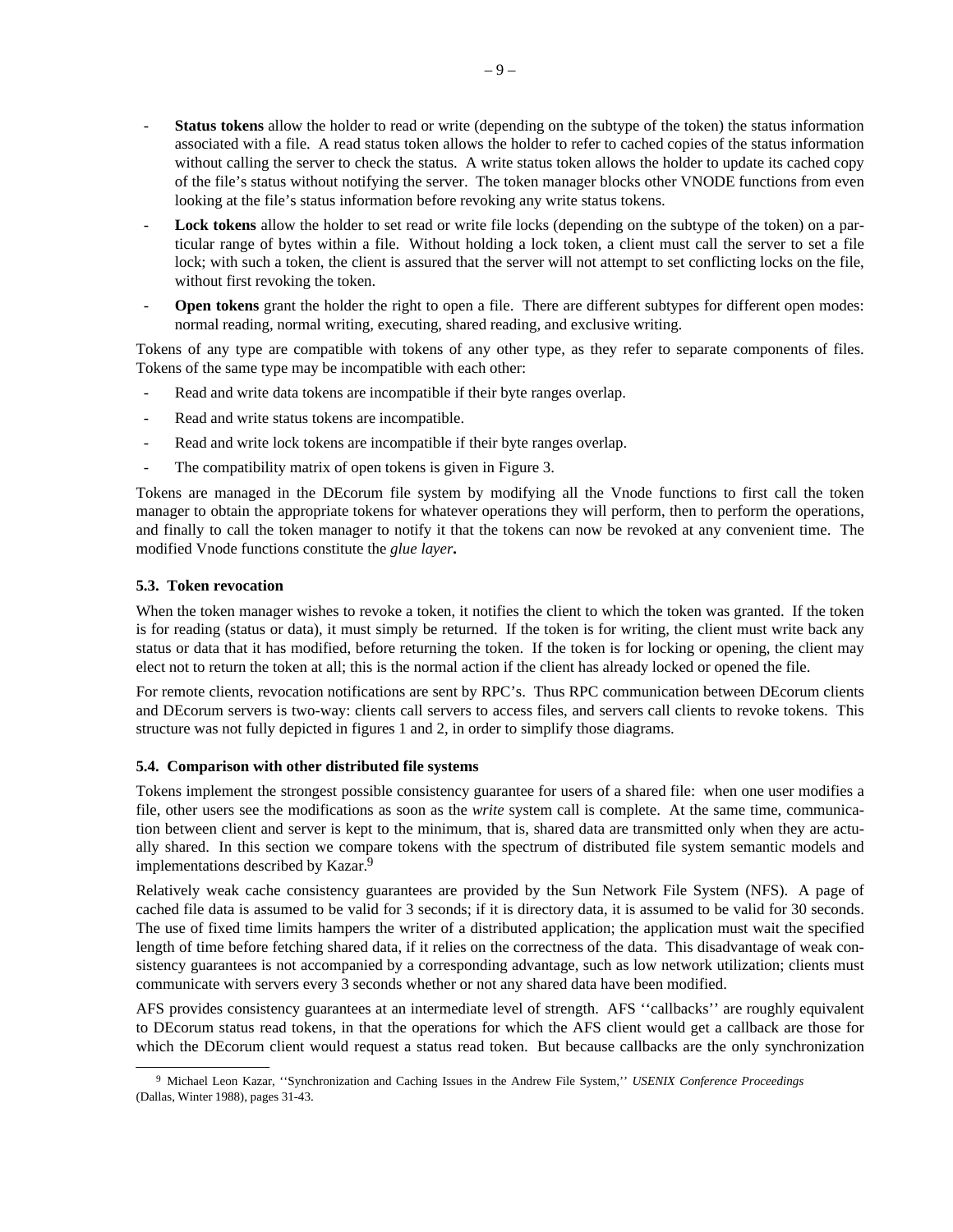mechanism, they are overburdened. There are not separate callbacks for reading and writing, nor for status and data. Thus the AFS client cannot know when to store back to the server any data that it has modified in the cache.

In the absence of certain knowledge, the AFS client could preserve single-system semantics only by communicating with the server at every *write* system call. (The server could then break callbacks to other clients reading the data.) Instead, it stores data back to the server when the file is closed.

This system has, in perhaps diminished form, the same drawbacks as that used by NFS. The consistency guarantees are not strong enough for some distributed applications, yet communication with the server is not minimized (i.e. there is communication at every *close* system call). The use of typed tokens allows DEcorum to synchronize access to files accurately but with minimal communication.

Two further limitations of the AFS callback system should be noted:

- Callbacks cannot describe byte ranges of data. If a group of users are accessing (and modifying) the same large file, even though they may be using disjoint parts of it, the file will frequently be shipped back and forth in its entirety between nodes.
- Callbacks cannot describe open modes. Any number of AFS users may have a file open in any mode at a time. For clients implementing some versions of the UNIX file system, this is not a pressing problem, inasmuch as UNIX allows multiple users to open the same file for reading or writing simultaneously. But the exotic open modes enable clients to implement the semantics of non-standard or even non-UNIX file systems. In addition, the UNIX restriction against opening a file for writing if it has been opened for execution can be implemented; and a virtual file system can assure itself that a file about to be deleted has no remote users, by requesting an open token for exclusive writing on the file.

## **5.5. Example**

We describe a short synchronization example, showing the roles of the token manager and protocol exporters in synchronizing access to a file. Consider a file stored in a BSD UNIX physical file system, being written to by both a local user, who is issuing both read and write system calls, and a remote user, who is doing the same thing to the file via a client cache manager.

We begin with the remote application issuing a *write* system call to the file. This operation is handled by the client's cache manager, which requires a guarantee that it is permitted to locally update the file. This guarantee is requested from the protocol exporter of the server node on which the master copy of the file resides. The protocol exporter registers the client with the server node's token manager as having a data write token. Once the client receives the data write token, it can handle all remote writes to the file in question without contacting the master copy.

Assume that at some point a process on the server, accessing the file locally (not through a DEcorum client), decides to write some data to the master copy of the file. The process calls VOP\_RDWR (the Vnode layer call for performing reads and writes) on the local Vnode, and the Vnode glue code first calls the local token manager, requesting a write data token for the file. Since there is a conflicting write data token granted to the remote client by the DEcorum protocol exporter, this incompatible token must be revoked before the local process can be granted its own token. The token manager does this: the protocol exporter is invoked again, and as part of its revocation procedure, it makes an RPC back to the client cache manager, asking it to return its token. As a side-effect of returning the token, the client will also store back the modified data pages. Once the remote client has stopped using and has returned its guarantee, the protocol exporter can return from the revocation call made by the token manager. Once the protocol exporter has returned its incompatible write token, the new write data token can be granted to the Vnode glue code, which will then perform the actual data write operation (by calling the original virtual file system's VOP\_RDWR function).

The Vnode glue code need not hold onto its write data token for very long; it can return the token any time after the VOP\_RDWR call has completed execution. By contrast, remote clients hold onto tokens as long as they can, to avoid unnecessary RPC's.

Should the remote user issue another call to VOP\_RDWR, the client will again have to contact the protocol exporter to get another guarantee, and the protocol exporter will have to call the local token manager again to obtain another data write token.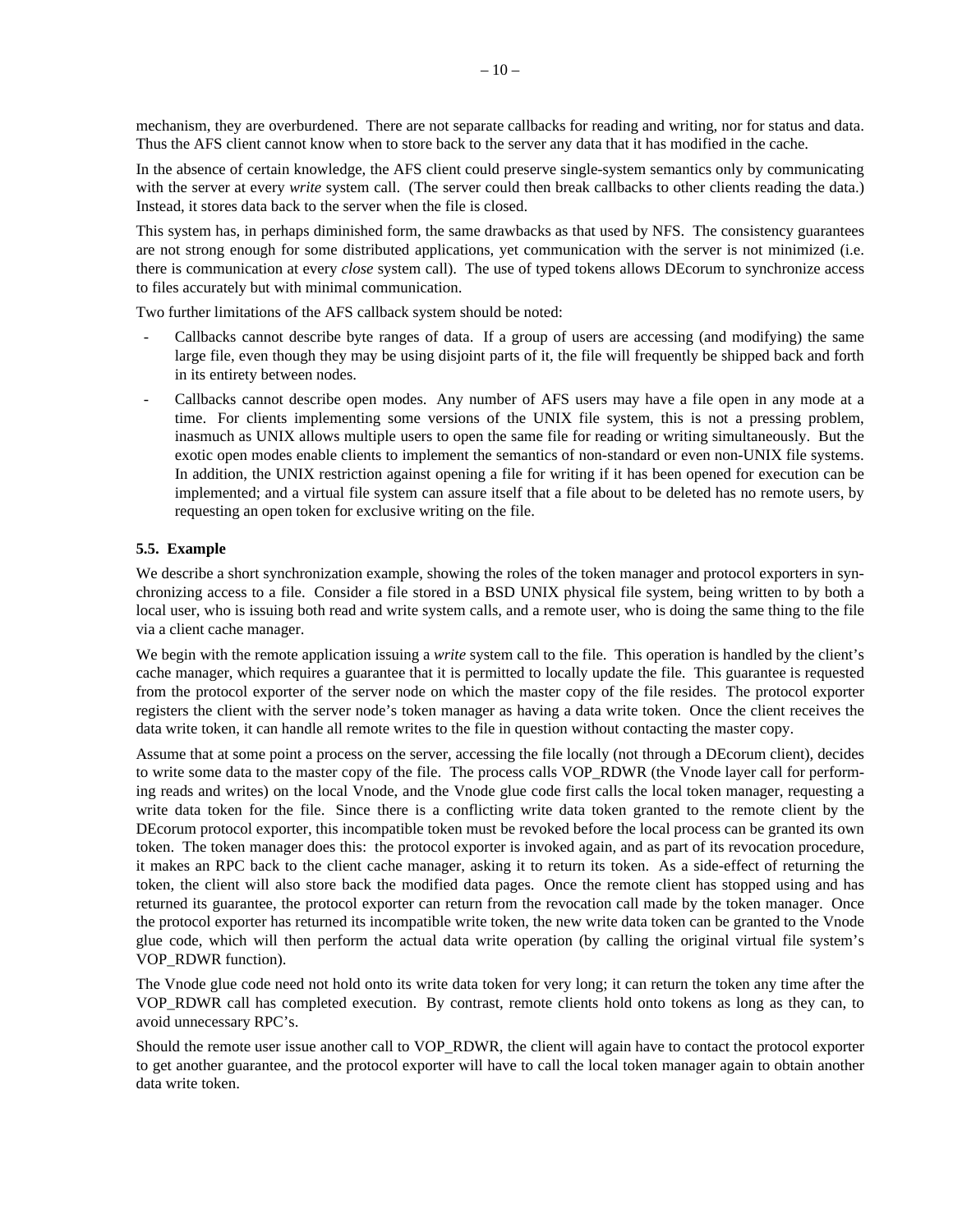#### **6. Deadlock analysis**

A significant challenge in building a system as complex as the DEcorum file system is ensuring that the overall system is deadlock-free. There are two general ways of dealing with deadlock in a distributed system: deadlock *avoidance* by partial ordering of locks, and deadlock *detection* by detecting cycles in the *waits-for* relation. We have chosen deadlock avoidance in our design. We implement this by establishing a partial order of locked resources.

The next section describes the structure of the basic calls from the clients to the server and the revocation calls from the server back to the clients. We pay particular attention to the position in the locking hierarchy of any resources that are locked. It is important that operations are serialized at the server, and that it is clients who must reconstruct the server's serialization, and not the other way around.

The following section describes how a correctly working cache manager can be built, given the constraints of locking objects in the order required by the locking hierarchy.

#### **6.1. Basic Structure**

The trickiest subsystem to deal with in these terms is the file server / cache manager subsystem, since the client makes calls to the file server to perform operations, which may make calls back to other clients. These return calls are the stuff of which dependency cycles are made.

The resources of interest are the vnodes on the client cache manager and the vnodes on the file server. A vnode and the token state associated with it may in some cases be components of the same locked resource; we will ignore token state in the description below.

Consider the following straightforward design: when a client cache manager makes a call to a file server, it locks its own cache vnode, and then makes the RPC, causing the server to lock its vnode and make calls back to other clients, which will lock the vnodes corresponding to the same file at their own sites only for the duration of the return call. The file server will then complete its call, and release its locks (and thread), and finally the client that initiated the call will release its locks.

This approach fails because of the difficulty in ordering the client's vnodes with respect to the file server's vnodes. Suppose that both clients A and B decide to call server S to perform some operation on some file *V*. Client A first locks its local vnode for *V*,  $V_a$ , while simultaneously, client B locks its vnode,  $V_b$ . Both A and B then make calls to S, and one of them, say A, locks  $V_s$  first. If the processing of this request requires the revocation of a token from the other client (B in this example), then the request from A will require waiting for B to release the lock on  $V<sub>b</sub>$ , while B is waiting for the lock on  $V_s$ , which results in a deadlock.

The general solution to this problem we have chosen in the DEcorum file system design is to provide two locks per client vnode. One lock serializes the high-level operations performed by the client, so that two separate threads on the same client do not attempt to fetch the same data pages for the same file simultaneously. A lower-level lock serializes operations on the client vnodes that may leave the actual vnode in an inconsistent state, such as having a file length inconsistent with the number of bytes written to the file. The higher level lock is locked by high level operations initiated by the client cache manager, and is not unlocked until the operation completes. The lower-level lock is generally held from the time a client operation begins to deal with a vnode until the time that the client makes an RPC to the server, but is released just before the server is called. As soon as the response is received, the client re-obtains the lower-level lock (never having relinquished the higher-level lock), and processes any revocation operations that executed concurrently with the RPC.

Thus, all operations lock resources in this order: first, the client initiating the operation locks the high-level lock on its local vnode. Next the client may make an RPC to a server, which will lock the vnode present at the server. The server, while holding its vnode lock on the physical file system's vnode, may make token revocation calls to other clients, which will lock the low-level locks on their respective vnodes. Thus one always locks high-level vnode locks first, then server vnodes, and then low-level vnode locks.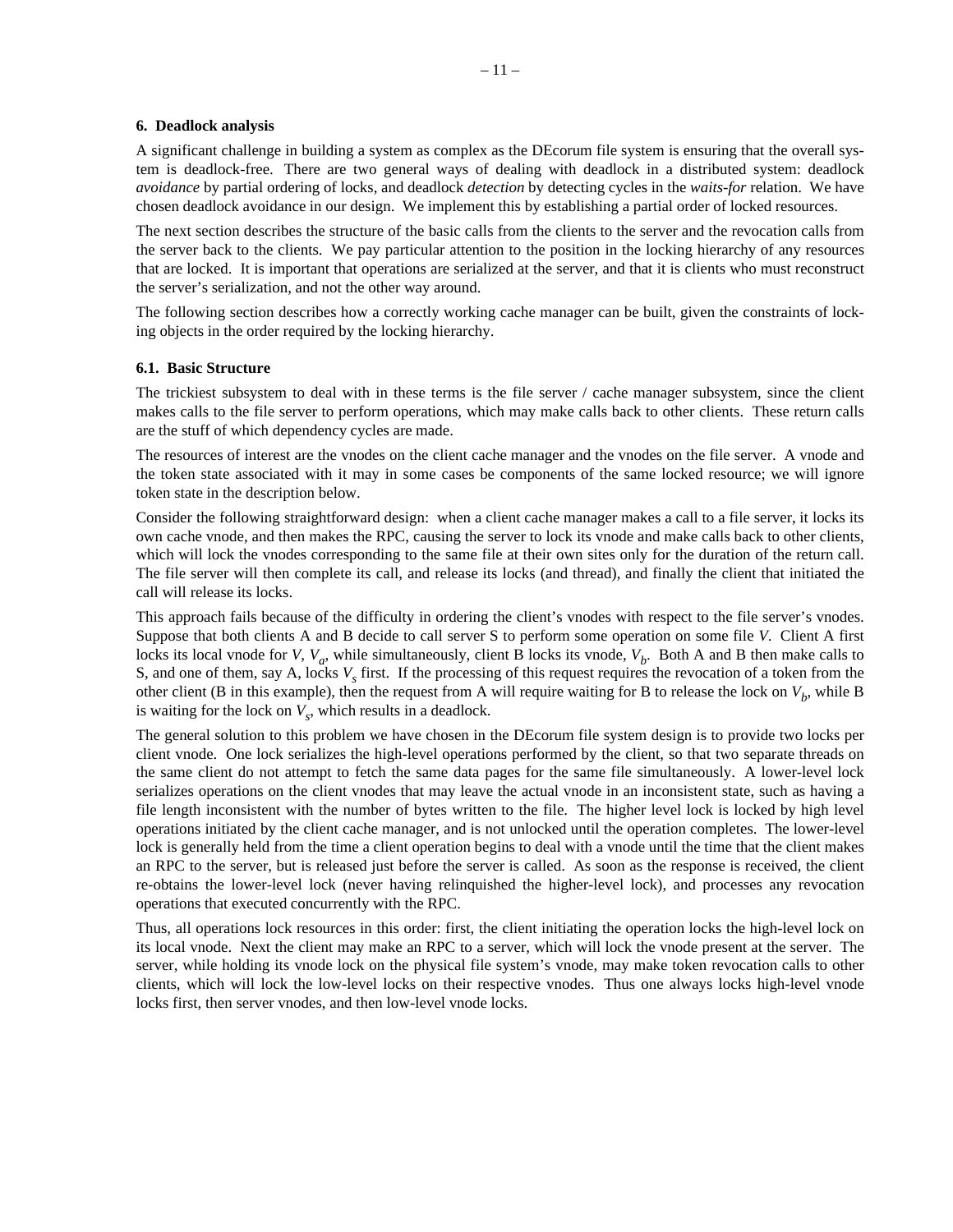#### **6.2. Correctness**

To be convinced this locking architecture is viable, one must be convinced that the client and server can serialize operations in the same order, even though the server is really the process that determines the serialization order, by its locking of the server vnode  $V_s$ . One must be convinced that the cache manager's vnode state is consistent with the server's vnode state after the execution of any of these RPCs, no matter which concurrent revocation service messages were processed during the client-to-server RPC.

To aid in performing this serialization-after-the-fact, the file server marks every reference to a file with a time stamp, whether the reference is for a token revocation call initiated by the server, a token-returning call initiated by a client, or a call that simply temporarily locks a file but does not return any synchronization tokens to the client, but may return other information, such as the current file status. If operation  $O<sub>x</sub>$  on a file is serialized at the file server before operation  $O_y$  then the per-file time stamp returned by  $O_x$  for that file will be less than the time stamp for that file returned by *Oy*. Because the time stamp is per-file, operations such as *rename*, which affect multiple files, will return multiple time stamps, one for each file of interest.

Time stamps must appear in return parameters from calls that read or write status information at the file servers, as well as in token revocation calls initiated by the file server. The time stamp is used to serialize client operations after obtaining the lower-level lock after an RPC call returns.

#### **6.3. Examples**

Consider the concurrent execution of a call  $M<sub>s</sub>$  to retrieve the status of a file *F*, which grants data read and status read tokens for  $F$ , with the execution of a token revocation message  $M_{tr}$  pertaining to  $F$ .

*Mtr* contains a time stamp indicating its serialization order with respect to *F*. It also specifies the token *T* to revoke by means of a unique token ID. Assuming that  $M<sub>s</sub>$  is the call that returned *T*, the problem is that  $M<sub>tr</sub>$  and the reply to  $M_s$  may be processed out of order, that is, when the client processes  $M_t$ , it may not yet recognize *T*. Thus, if  $M_t$ specifies a token that is not recorded as part of *F*'s token state, and vnode state indicates that a call that may return a token is in progress, the client also queues the token revocation for later processing. When the in-progress RPC completes, the client obtains the low-level lock, and then serializes the token returning operation implicit in the reply with the queued token revocation operation. This ordering is done strictly on the basis of the per-file serialization counter.

A more complex example occurs when one page is being stored back by a client, while another page's data write token is being revoked by a call from the file server. In this case, part of the execution of the data token revocation call involves a call back to the file server to store the appropriate data page. The response to this call includes the updated file's status, which must be inserted into the cached vnode when the call completes.

In essence, two concurrent store data calls are being made to the file server. One is a normal store data call, while the other is a special call issued only by token revocation code. Both *store* calls send data back to the server and receive as a response the updated file status information. Because the low-level lock is never held over normal client-initiated RPCs, the two responses may be processed in any order. Again, the file serialization counter is used to correctly serialize the responses. As soon as one response is received, the client obtains the low-level lock, and copies the updated status information back into the vnode, but only if the updated status information is labelled with a file serialization counter larger than that already labelling the vnode. After the data are copied, the vnode is labelled with the file serialization counter from the just-merged status. If the counter associated with the vnode is greater than the counter associated with the returned status information, then the returned status information is older and can be simply ignored.

#### **6.4. Other considerations**

After any system call completes, calls made via the cache manager will reflect the state of the file at the time the call completed, or some later time. Because old file status information is never written back over a file's vnode, once the up-to-date information is present in the cache manager's vnode, it can not be replaced with older data.

Note that when the cache manager's token revocation procedure calls back to the file server, the cache manager must ensure that some dedicated server threads are available to handle these requests. If only one pool of threads were available for all incoming requests, then it would be possible for all of the server threads to be busy when a token revocation procedure has to call back to the server, resulting in a deadlock.